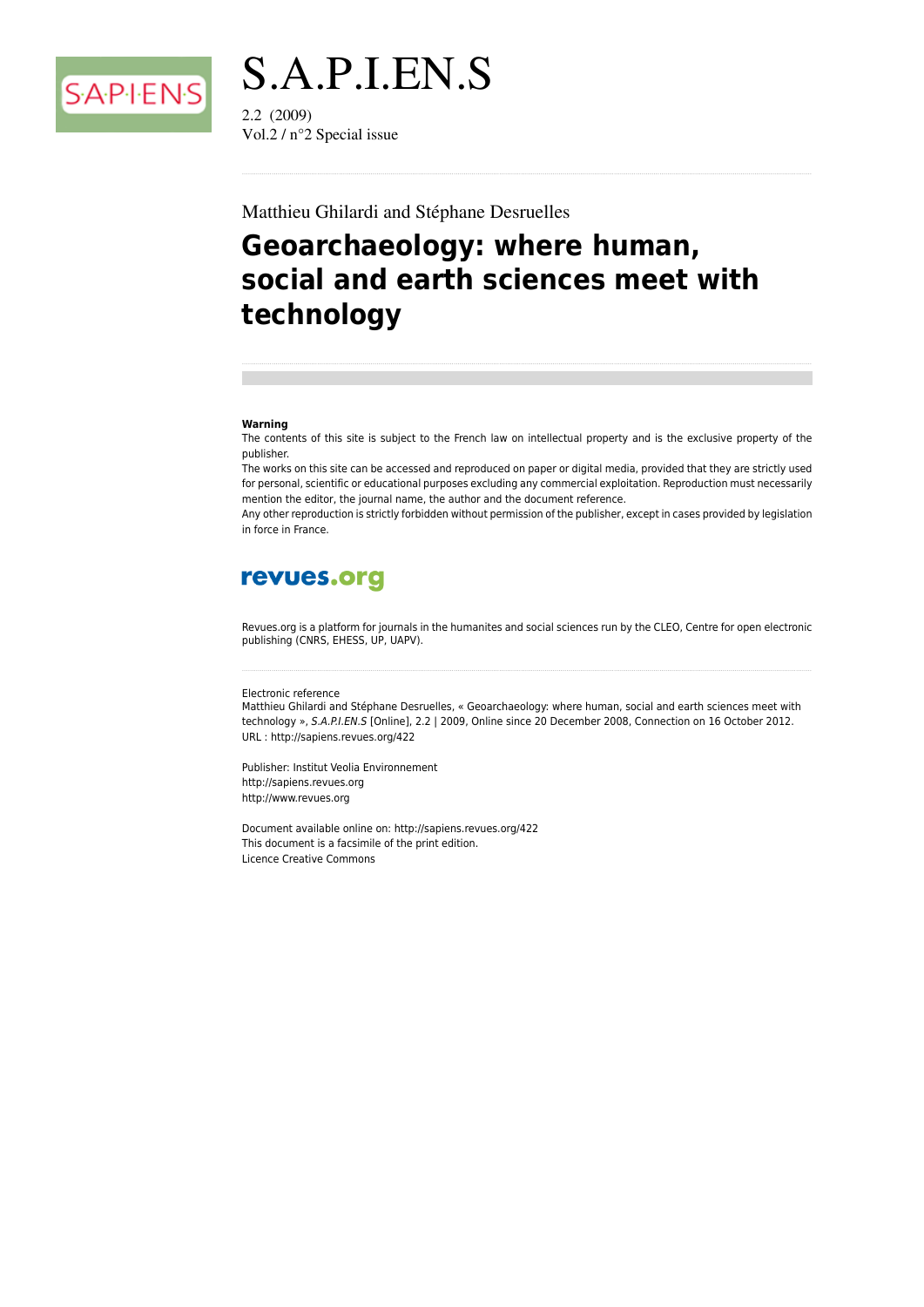Veolia Environnement

Abstract

## **Analysis**

# Geoarchaeology: where human, social and earth sciences meet with technology

Matthieu Ghilardi<sup>1</sup>, Stéphane Desruelles<sup>2</sup>

- 1. Centre Franco-Egyptien d'Etude des Temples de Karnak (CFEETK), USR 3172, C.N.R.S. matthieughilardi@orange.fr
- 2. J.E. 2532 Dynamiques des systèmes anthropisés, Université de Picardie Jules Verne, Amiens, France, stephane\_desruelles@yahoo.fr

Over the last decades, archaeologists and historians have faced the necessity to reconstruct ancient settlement history not only through the study of the material excavated, but also with the use of palaeo-environmental parameters. Geoarchaeology is a recent field of research that uses the computer cartography, the Geographic Information System (GIS) and the Digital Elevation Models (D.E.M.) in combination with disciplines from Human and Social Sciences and Earth Sciences. Satellite images, high resolution topographic surveys (Shuttle Radar Topography Mission data) and palaeo-environmental results are used to establish accurate topographic maps, palaeogeographic reconstructions and three dimensional views of the landscape, contemporaneous to the ancient site of interest. GIS is used to manage the important amount of data widely dispatched both in space and in time. This paper describes several powerful methods to infer the evolution of landscapes in the context of such multi-disciplinary/geoarchaeological programmes. The potential of Geoarchaeology is illustrated by three case-studies in Albania and Greece, where the neighbourhood of ancient settlements from the Holocene (the last 10000 years) have been reconstructed into virtual landscape. These geoarchaeological studies offer now an unprecedented level of integration between disciplines to visualize a shoreline and its displacement. Over the last 20 000 years, humans had to constantly adapt their lifestyles according to the displacement of the shoreline. Given the current threats and uncertainties related to climate change, it is predictable and desirable that many disciplines will adopt similar integrated approach to model their favourite object of research.

Keywords: Digital elevation model, geoarchaeology, geographic information systems, geomorphology, Albania, Greece, projection systems, topographic data

#### TABLE OF CONTENTS

#### 1. Introduction

- 2. Methods of Geoarchaeology
	- 2.1. Computer cartography and Computer-Aided Drafting (C.A.D.) for within-site archaeological studies
		- 2.2. Geographic Information Systems (GIS) and Digital Elevation Models (D.E.M.) as important tools for management of geoarchaeological studies
			- 2.2.1. Georeferencing process of the cartographical database
			- 2.2.2. Derivation of the D.E.M.
				- 2.2.2.1. Digitalization of contour lines
				- 2.2.2.2. Bathymetric surveys
				- 2.2.2.3. Integration of S.R.T.M. data
				- 2.2.2.4. 3D topography using D.G.P.S. surveys
	- 2.2.3. Environmental, palaeo-environmental and archaeological informations integration
- 3. Three case studies from Albania and Greece
	- 3.1. Holocene palaeogeographical reconstructions and predictive models of archaeological site location
	- 3.2. Second case study: geoarchaeological studies of high resolution altimetric map for a deltaic area
	- 3.3. Third case study: Potential location of an ancient harbour
- 4. Conclusion

Received: 2 July 2008 – Revised: 25 October 2008 – Accepted: 10 December 2008 – Published: 20 December 2008. Edited by: Sébastien Gadal – Reviewed by two anonymous referees. © Author(s) 2008. This article is distributed under the Creative Commons Attribution 3.0 License.

)<br>)

 $\begin{array}{c}\n\downarrow t \\
\downarrow t \\
\downarrow s \\
\downarrow t \\
\downarrow t \\
\downarrow c\n\end{array}$ 

**VOLUME 1 ISSUE 2 20**

**ZOLUME 1 ISSUE 2** 

**S**

 $\Delta$ 

**. A . P . I . E N . S**

 $P \cdot I \cdot E$ 

z

**0 8**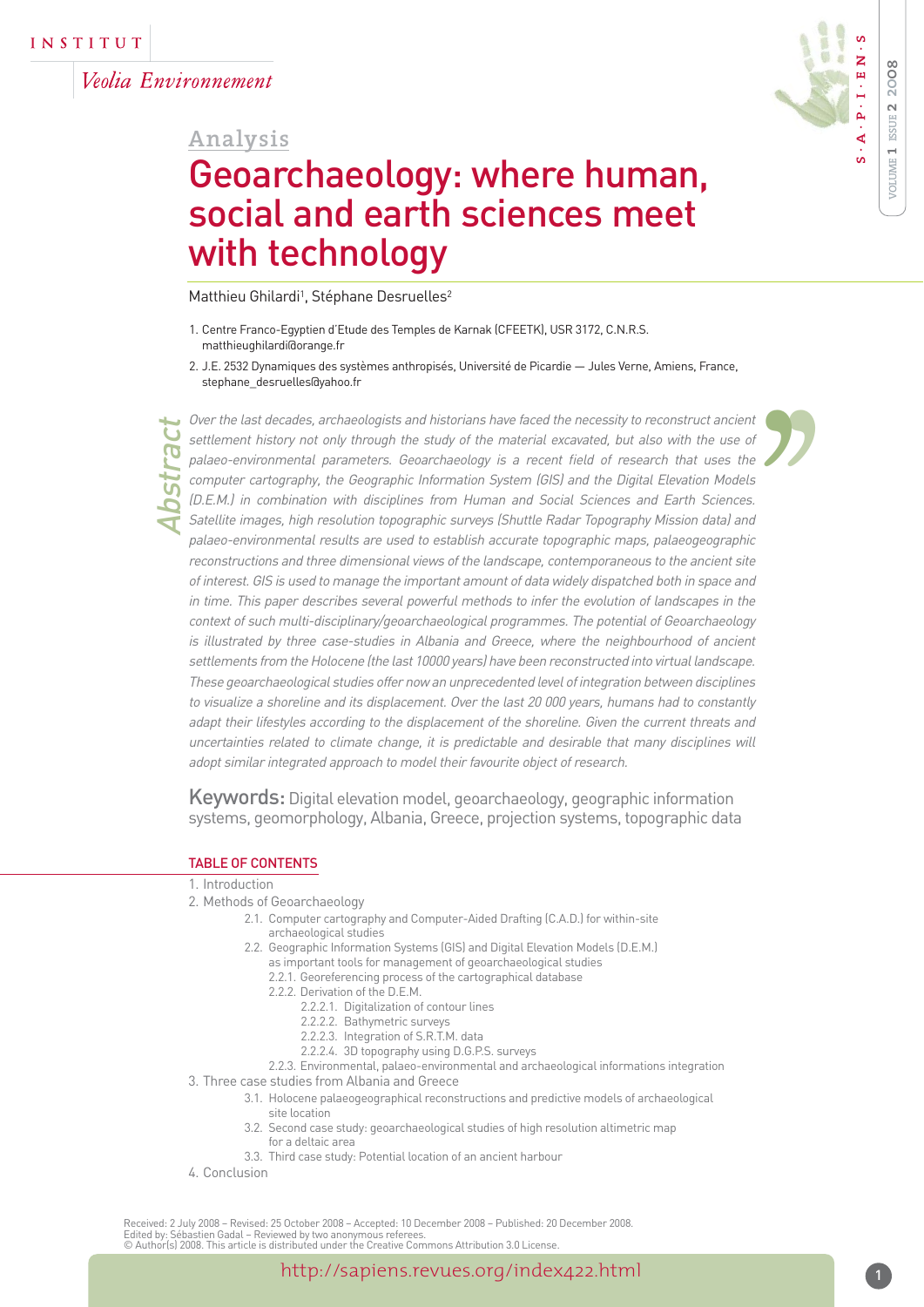## 1. INTRODUCTION

Geoarchaeology is a multi-proxy approach where geographical and geoscientific concepts and methods are applied to Prehistory, Archaeology and History (Rapp and Hill, 1998).

Geoarchaeology consists in using methods and concepts of the Earth Sciences for archaeological research purposes. However, to elucidate environmental contextual issues, geoarchaeologists must be more than casual practitioners of applied science (Butzer, 1982; Fouache, 2006; Fouache and Rasse, 2007). Indeed, if archaeological excavation emerged in the 18<sup>th</sup> Century with a systematic analysis of the material excavated—notably in Herculaneum (Italy)—, stratigraphic excavation that applied environmental evolution data for the first time ever did not become established until the end of the 19th Century. Finally, to better understand environmental changes, particularly throughout the historical period, geomorphological research became an essential preliminary to the study of all archaeological sites in the 1980s.

The Geographic Information System (GIS)<sup>1</sup> is a digital support capable of integrating, storing, editing, analyzing, sharing, and displaying geographically referenced information (Marble et al., 1984). GIS is well adapted to share all the information provided by different disciplines from Human and Social Sciences and from Earth Sciences. In an extended sense, GIS is a tool that allows users to create interactive queries, analyze the spatial information, edit data, create maps and present the results of all these operations for archaeological and geoarchaeological studies (Kvamme, 1999; Fletcher, 2008). This development took place in the 1970s when several methods became available: computer cartography and Computer-Aided Drafting, the linking of computer-drawn maps with relational databases, quantitative spatial analyses and their mapped by-products, views and uses of three-dimensional terrain models (Digital Elevation Models), remote sensing and image processing applications in regional simulation and modeling exercises (Kvamme, 1999). Nowadays far from being limited to produce aesthetically pleasing cartographic material—GIS plays an important key role in archaeology and enables dynamic viewing of morphological activity. This paper presents the methods and the results derived from several case studies from Albania (Korça Basin) and Greece (ancient Methoni harbour and Thessaloniki Plain) during the Holocene—the last 10000 years (Ghilardi, 2006; 2007).

#### 2. METHODS OF GEOARCHAEOLOGY

#### 2.1. COMPUTER CARTOGRAPHY AND COMPUTER-AIDED DRAFTING (C.A.D.) FOR WITHIN-SITE ARCHAEOLOGICAL STUDIES

Until the 1990s, archaeological studies were essentially based on twodimensional (2D) cartographic representation developed on a local (in situ) scale (from 0.1 to 10 km<sup>2</sup>). Computer cartography and computeraided drafting helped to make within-site geoarchaeological studies, a rather limited technique compared to GIS. For example, vector outlines showing the locations of walls, pits, middens, ditches, post holes, etc., are generally colour coded by feature type, cultural affiliation or temporal period: various artefact distributions were similarly portrayed (Kvamme, 1999). Using C.A.D., ground observations, chart interpretations (topography, geology, etc.) aerial photographs and satellite image treatments can all be combined into environmental maps (geomorphological and vegetation maps, pedological charts, etc.). Until recently, different layers corresponding to points, lines, and polygons were created using Adobe Illustrator© software. This method lacked the possibility to associate graphic elements with geographic coordinates and to access dynamic geodatabases. These limitations are now addressed using GIS.

#### 2.2. GEOGRAPHIC INFORMATION SYSTEMS (GIS) AND DIGITAL ELEVATION MODELS (D.E.M.) AS IMPORTANT TOOLS FOR MANAGEMENT OF GEOARCHAEOLOGICAL STUDIES

The use of the GIS in archaeology is essential:

At the site level (from 0.1 to 10 km2 ), extensive data about excavation and surface mappings of artifacts, topography and other features are collected. It is necessary to efficiently manage these data and address fundamental research and spatial analysis questions (Kvamme, 1999). Three-dimensional GIS allows deposits, features, and artifacts to be visualized in their proper 3D contexts (Katsianis et al., 2008). A volume may be rotated, sliced, diced, or "exploded" to yield virtually any possible view of internal relationships. These systems allow better understanding of complex deposits and greatly help in the interpretation of intrasite spatial relationships, site structure, and formation processes (Kvamme, 1999).

At the regional scale (areas of more than 10 km2 ), GIS is frequently used to analyse the spatial distribution of settlements using statistical methods (Kvamme, 1999; Anschuetz et al., 2001). Archaeological predictive modelling—one of the earliest applications made possible by GIS—continues to grow in importance as a tool for cultural resource management and planning (Kvamme, 1999; Fry et al., 2004). GIS can support other information derived from:

- 3D modelling of present and past environments (relief, hydrology, shorelines, vegetation cover, etc.) and of their evolution.
- the cross comparison of environmental, palaeo environmental and archaeological data. For example, GIS can be used to quantify changes in water volume of ancient reservoirs caused by the rise or fall of the water level (Desruelles and Cosandey, 2005).

To create the GIS, various data sources are used, integrated with the main steps presented below.

#### 2.2.1. GEOREFERENCING PROCESS OF THE CARTOGRAPHICAL **DATABASE**

The georeferencing phase of a cartographical study can be difficult in countries that do not use a single cartographic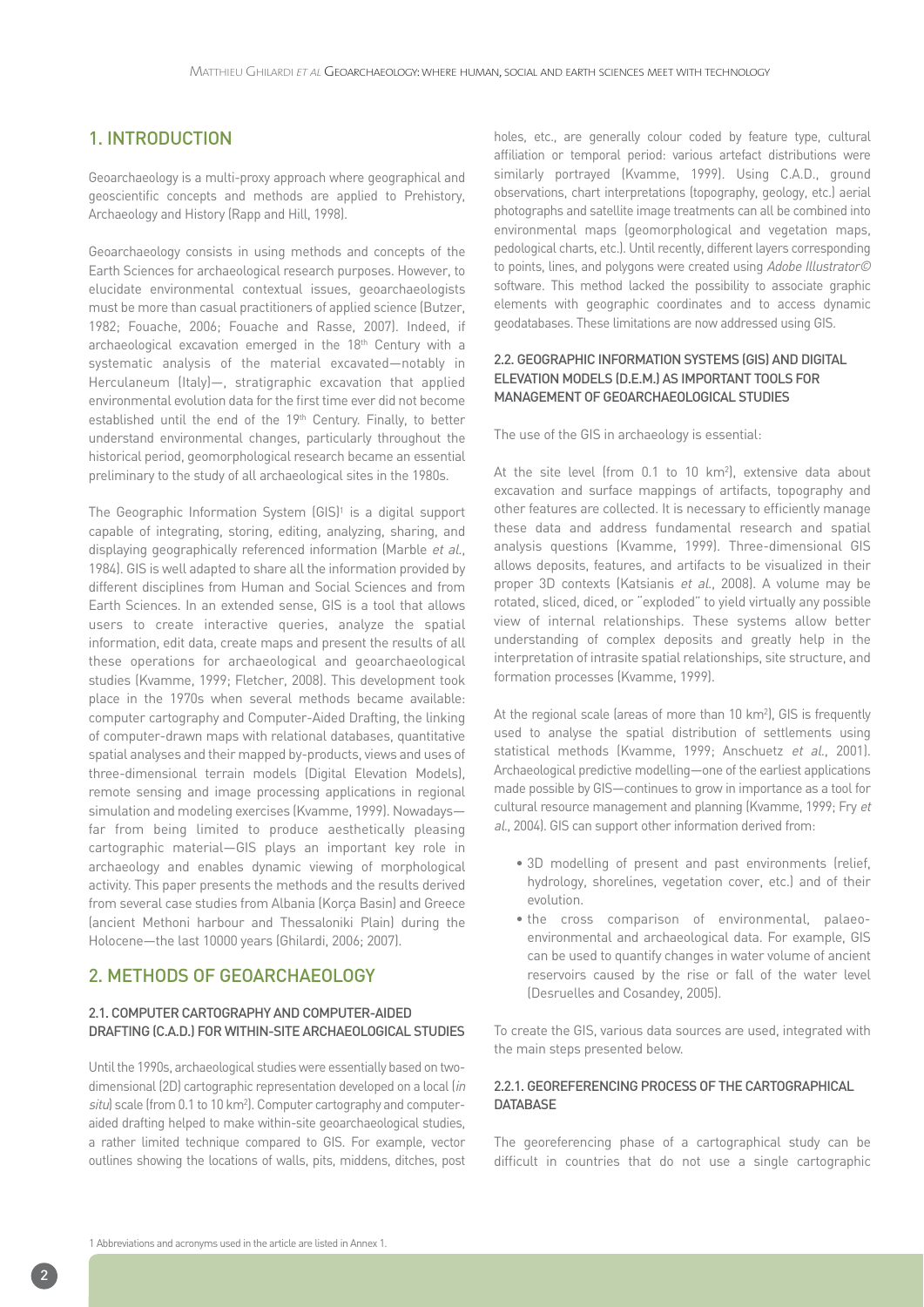

projection system to serve as a unique referential. In Greece for example, four systems are in use since the beginning of the 20<sup>th</sup> Century<sup>2</sup> that can not be converted into each other. Polynomial equation (Ghilardi, 2006) and/or freeware (software) can help significantly to convert geographic coordinates. It is now crucial to use a single international reference for GIS such as the World Geodetic System (W.G.S.) 84 cartographic projection.

#### 2.2.2. DERIVATION OF THE D.E.M.

The common definition of a D.E.M. can be presented as follows: a Digital Elevation Model is the digital image of altitudes for a topographical surface set in a geographical marker and a 3D representation of the territory without vegetation or buildings (Hubert, 2001; Ghilardi, 2006). Two methods of D.E.M are in usage depending on the community: the first employs the digitalisation of points on contour lines in order to create a Triangular Irregular Network (T.I.N.) type D.E.M.: points make up the mesh of the digital elevation modelling in which all the points are linked together by lines forming flat triangles that never intersect. These triangles are contiguous by their sides and form a

continuous surface in space (Hubert, 2001). Raster D.E.M. has a lower quality of representation but file created by the GIS—which uses mass points and provides a smooth view in 2D—is smaller.

The topographic data for the derivation of the D.E.M. can be obtained from several sources: contour lines (reported on maps), S.O.N.A.R. records, S.R.T.M. (Shuttle Radar Topography Mission) data and D.G.P.S. (Differential Global Positioning System) surveys:

#### 2.2.2.1. DIGITALIZATION OF CONTOUR LINES

The georeferenced topographic maps have often the major drawback of presenting an "artificialised" topography due to the numerous anthropogenic installations (construction of roads, railway tracks). Such installations usually imply the excavation of materials in very high quantity and/or the accumulation of the excavated materials over significant thickness to produce more rectilinear layouts and milder gradients in favour of establishing communication routes. Before GIS, contour lines on topographic maps were digitalized using lines. Today, GIS contour lines are deduced from a grid of points that gives a much better modelling of the landscape (Ghilardi, 2006). To create more realistic palaeotopographic reconstructions throughout the different periods of the site's occupation, the contour lines must be re-interpreted manually in the GIS whilst ensuring that the overall aspect of map contour lines is respected as much as possible (Ghilardi, 2006; Ghilardi et al., 2007).

#### 2.2.2.2. BATHYMETRIC SURVEYS

In addition to terrestrial data, it is appropriate to complete the D.E.M. in marine environment to produce an overall topographical view of the concerned areas, both above and below sea level. Bathymetric data provide particularly precious information concerning the topography of the seabed in areas recently affected by the last post-glacial sea-level rise. Bathymetric points, produced using S.O.N.A.R. technique, can be included to the GIS and added to the D.E.M. (Ghilardi, 2006). In addition, L.I.D.A.R. technique is currently employed in the framework of shallow bathymetric surveys (Li, 2005). Photogrammetry and L.I.D.A.R. data complement each other: photogrammetry is more accurate in the x and y direction while L.I.D.A.R. is more accurate in the z direction.

#### 2.2.2.3. INTEGRATION OF S.R.T.M. DATA.

Conventional topographic mapping technologies have produced maps of uneven quality—some with astounding accuracy, some far less adequate. Most industrial countries



FIGURE 1: Four palaeogeographical reconstructions of palaeo-lake Maliq. a: Last Glacial Times; b: Early Neolithic; c: Middle Bronze Age; d: Roman Times. The four lake dwelling sites (Sovjan, Maliq A, Maliq B and Maliq C) discovered by the archaeological team are on the nearby reconstructed lake shores.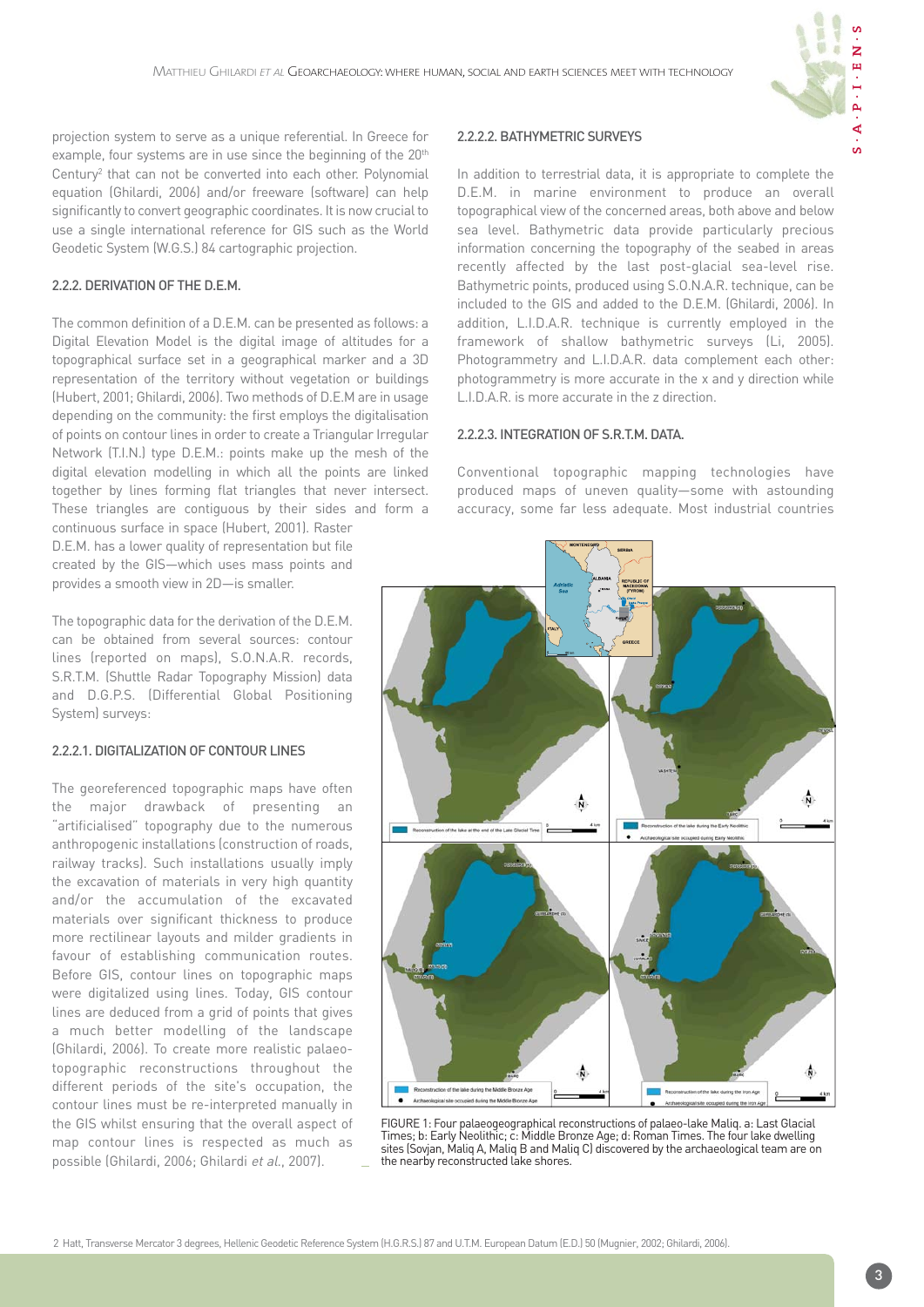maintain national cartographic databases. The map products derived from these databases vary greatly in scale and resolution, and are often referenced with country-specific data and are thus inconsistent across national boundaries. The Shuttle Radar Topography Mission produced elevation data on a near-global scale and generated the most complete highresolution digital topographic database of Earth (Farr, 2007; Rabus et al., 2003). The new S.R.T.M. D.E.Ms. have probably had the largest impact on studies of regions in the developing world for which reliable, high-resolution digital topography was not previously available. With relatively few exceptions, a nearly complete topographic coverage is now available for most of the nonpolar world and provides a foundation for a new analysis of diverse landscapes (Farr et al., 2007).

#### 2.2.2.4. 3D TOPOGRAPHY USING D.G.P.S. SURVEYS

G.P.S. is an excellent data collection tool for creating and maintaining a GIS. It provides accurate positions for point, line, and polygon features. By verifying the location of previously recorded sites, G.P.S. can be used for inspecting, maintaining and updating GIS data. G.P.S. provides a tool for validating features, updating attributes and collecting new features. Differential correction



the Korça Basin and thickness of post-Neolithic sediments. The thickness of sediments covering archaeological layers is inferred from boreholes studies.

techniques are used to enhance the quality of location data gathered using G.P.S. receivers. The underlying premise of D.G.P.S. is that any two receivers that are relatively close together will experience similar atmospheric errors.

#### 2.2.3. ENVIRONMENTAL, PALAEO-ENVIRONMENTAL AND ARCHAEOLOGICAL INFORMATIONS INTEGRATION

The different shapes (points, lines, polygons) are georeferenced and connected with databases. Regarding the present and the past environments, stratigraphic, sedimentological, palynological and/or chronological (14C datings) information can be collected. The archaeological databases can integrate information concerning the architecture, the function and the dating of buildings constituting the archaeological sites. The crosscomparison of these informations into the GIS allows palaeolandscapes (hydrology and vegetation, in particular) and palaeotopographies reconstruction.

#### 3. THREE CASE STUDIES FROM ALBANIA AND GREECE

#### 3.1. HOLOCENE PALAEOGEOGRAPHICAL RECONSTRUCTIONS AND PREDICTIVE MODELS OF ARCHAEOLOGICAL SITE LOCATION

The Korça Basin, located in southern Albania, is a plain at 818 m surrounded by high mountain ranges which culminate at 2028 m. The nortwestern part of this basin was occupied by Maliq Lake until drainage works in the 1950s. Probably due to climatic variability and, since the second half of the Holocene, to anthropogenic forest clearances in the catchment area (Bordon et al., in press), the surface of the palaeo-lake varied between a minimum of 40 km<sup>2</sup> during periods of low level to a maximum of 80 km<sup>2</sup> (Fouache et al., 2001). From the Early Neolithic period (around 9000 B.P.) to the Early Iron Age (2300 B.P.), and especially during the Middle Bronze Age (around 4500 B.P.), the nearby lake shore was occupied by several settlements like Maliq (Prendi, 1966) or Sovian (Touchais et al., 2005). These settlements were studied by a French-Albanian archaeological team to elaborate a model of human implantation around the palaeo-lake Maliq. To perform surveys, palaeogeographical reconstructions of the palaeo-lake were established using GIS and D.E.M. taking into account archaeological, geological and new palaeo-environmental data<sup>3</sup>. Then, geological, palaeo-environmental and archaeological records have been included to a GIS and connected to the S.R.T.M. topographic data controlled with D.G.P.S. measurements. Figure 1 presents a 3D modelling of four stages of palaeogeographic reconstruction of the Maliq Lake along the Holocene period.

The reconstruction of the extension of the palaeo-lake during high levels, together with the knowledge of the thickness of the sediment (accumulation of colluvial deposits) covering settlements allowed us to design a predictive map of the potential archaeological layers for the Neolithic, the Bronze Age and the Iron Age (Fig. 2). Since the

<sup>3</sup> The thickness of post-Neolithic sediments (peat deposits at the location of present dried up lake and colluvial deposits at the foot of the hill slopes) was determined by geomorphological observation in the whole basin.

The geometry of the palaeo-lake Maliq was reconstructed using unpublished data from the Geological Institute in Korça (101 logs obtained in 1974 by core-drilling, E/W and N/S profiles) A 150m long core transect from the archaeological site to the lake basin was drilled in 2005. Lithostratigraphy description, palynological analyses and A.M.S. <sup>14</sup>C datings from cores were used to characterize the sedimentary deposits of Lake Maliq and infer palaeo-environmental changes.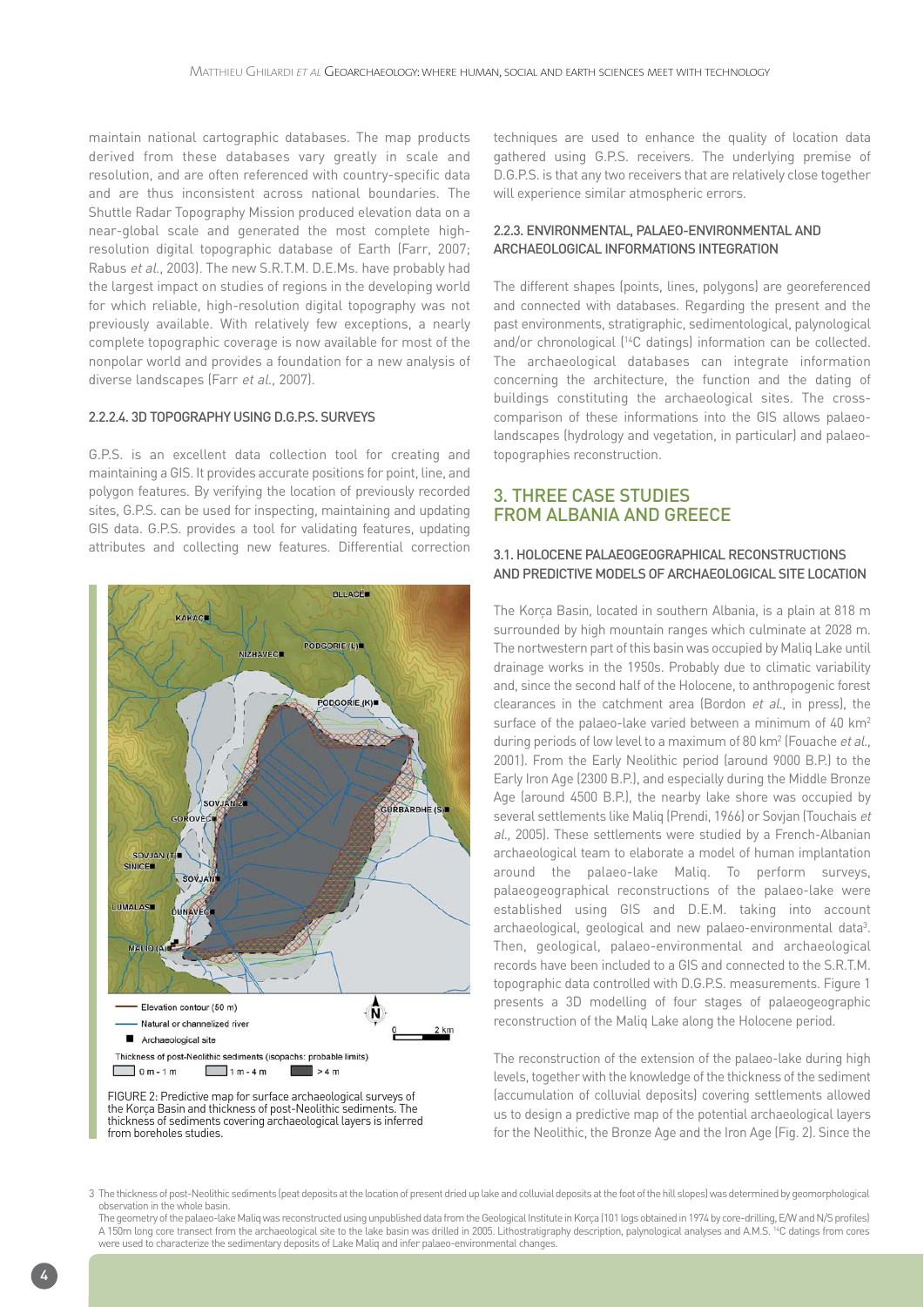

 $\mathbf{S}$ 



FIGURE 3: 3D view of Thessaloniki Plain using S.R.T.M. data. Superimposition of the archaeological settlements and hydrographical network with the SRTM data. The topography of the Thessaloniki Plain varies between 0 and 10 meters from the actual shoreline to the north, close to Ancient Pella (a maximum length of 32 km), and between 0 and 10 meters to the west, close to the Neolithic settlement of Nea Nikomedia. The city of Methoni is located along the Pierian coast on the meridional border of the delta (Ghilardi et al., 2007). Red dots indicate Neolithic settlements, green dot indicates the capital Pella, light pink dot indicates the ancient settlement of Methoni (Sites A and B correspond to the sites identified by Hatzopolous et al., 1990). The dots circled in black colour are described in this article.

lake level rised between the Neolithic and the Iron Age, the increase of the extension was taken into account to determine potential areas where sites could be fossilized. The preliminary results of the prospecting carried out in August 2007 confirmed the predictive map: lacustrine sites were actually found in the areas designated by the GIS-based predictions.

#### 3.2. SECOND CASE STUDY: GEOARCHAEOLOGICAL STUDIES OF HIGH RESOLUTION ALTIMETRIC MAP FOR A DELTAIC AREA

The Thessaloniki Plain is the largest deltaic complex in Greece, covering an area of approximately 2000 km² (Fig. 3). This vast deltaic complex presents a flat relief-topography and originates mainly from the coalescence of alluvial deposits from Aliakmon and Axios Rivers, over the past 6000 years (Ghilardi, 2007; Ghilardi et al., 2008a; 2008b). The palaeo-environmental study allowed reconstructing the landscape evolution for six millennia (Ghilardi, 2007). Based on chronostratigraphic sequence (14C A.M.S. datings performed on marine shells and peat episodes), derived from borehole analysis, this important work for the area highlighted the rapid infilling of a shallow bay from the Neolithic period. Up to a maximum depth of 11 meters, eight boreholes recorded deltaic sediments, ranging from marine environment (the lower part) to lagoonal deposition (the middle part) and finally to fluvial deposits (upper part); the microfaunal helped in differentiating the different environmental conditions. Subsequently, sedimentological analysis helped in classifying the grain-size distribution (clays, silts, sands, coarse sands) and in identifying the contribution of the different drainage-basins. The rather flat appearance of deltaic areas does not reflect a lack of morphological processes. The three-dimensional display of minor relief forms (deltaic lobes, debris flow, alluvial fans…) often transpires to be difficult to implement due to the inaccuracy of available cartographic documents and also due to the fact that research scales are often oversized (Ghilardi, 2006). The different landforms (former levees, alluvial fans, etc.) are identified on satellite image as false colour composite objects. To obtain altimetric information, highresolution topographic data derived from S.R.T.M. surveys are added in a GIS and superimposed on the satellite imagery. Subsequently, topographic information is linked to the palaeoenvironmental results derived from borehole stratigraphy. This combination allows a spatial interpretation and a palaeo geographic reconstruction of the whole area, including location of settlements (see Fig. 4 for a palaeogeographic reconstruction over the last 6000 years).

#### 3.3. THIRD CASE STUDY: POTENTIAL LOCATION OF AN ANCIENT HARBOUR

The ancient settlement of Methoni was an important harbour closely affiliated with the Athenian Alliance (5<sup>th</sup> Century B.C.). According to historical manuscripts, the urban settlement was distant from the



FIGURE 4: Palaeogeographic reconstruction of Thessaloniki Plain from Neolithic period to the present-day. Panel 4a: the actual plain of Thessaloniki is occupied by a large marine gulf circa 4000 B.C. This period corresponds to the maximum shoreline extension during the last post glacial sea level rise. Panel 4b: in 2500 B.C., the bay starts to be infilled by terrestrial deposits coming from Aliakmon and Axios rivers mainly. The rapid growth of their respective deltas created some levee gradually transformed into natural dams and lagoon—brackish environments around the margins of the bay. Panel 4c: the novel feature of the plain is the appearance of a lake, confined to the western part of the bay, around 1600 B.C. In the area of the Ancient Pella, at these times, shallow marine conditions appear. Panel 4d: around the 4th century B.C. the Aliakmon and Axios deltas grew. The probable narrowing of the bay is from this epoch: the junction between the two main rivers draining the plain is not efficient, but there is a very small strait which permits the passage of boats until Pella. Panel 4e: gradual silting up of the harbour of Pella around 300 A.D. and the lacustrine occupation. Panel 4f: morphology of the plain nowadays.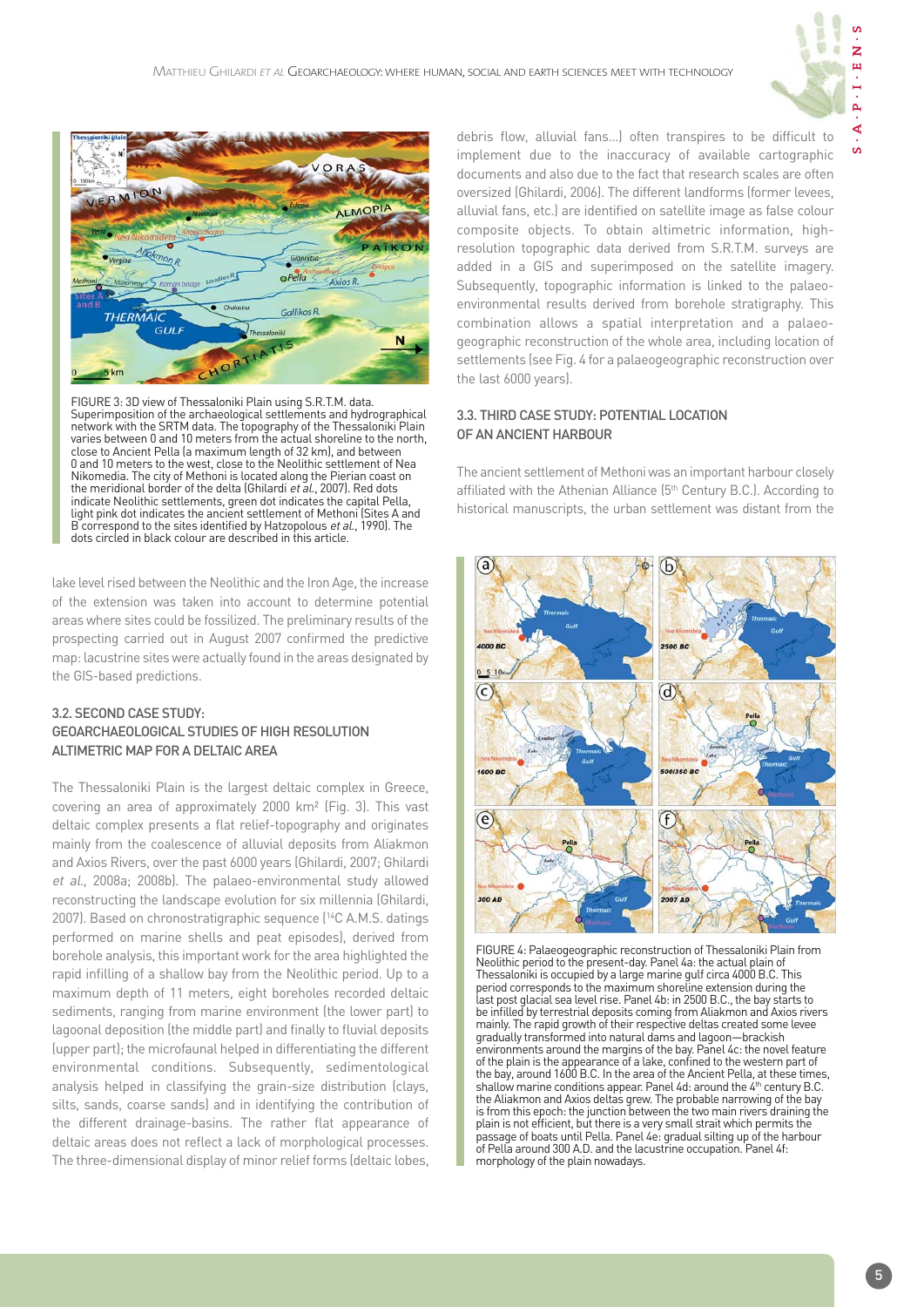harbour even though neither the distance nor the potential location of the harbour are documented. Using the D.E.M4 (digitalization of points on contour lines, integration of bathymetric surveys: the different shape files were integrated in a GIS) key landforms were identified indicative of the infrastructure of the ancient harbour (natural bays fossilized by intense sediment transfers in a deltaic context; Ghilardi, 2007). In addition to terrestrial data, a D.E.M. in marine environment was performed to produce an overall topographical view of the Methoni region both above and below sea level. Bathymetric data<sup>5</sup> enabled completion of this marine D.E.M. and precised the topography of the Methoni bay:

The three-dimensional view of landscapes revealed signs of the intense morphological activity. In the North of the archaeological settlement, there is a sector in which contour lines are represented in a concentric manner, representing a mild and regular gradient. The hypothesis of the presence of an alluvial fan can be made. On the digital elevation modelling, slope transfer activity (transfer of sediments along slopes that have not been transported by river flow) is visible along the former active cliff of Methoni. Indeed, where the escarpment meets the low zone (made up of deltaic sediments), we observe that the contour lines are "disharmonic", showing no concentricity. This is a telltale sign of an impermanent runoff that has been subjected to irregular phases of material transfer along slopes.

Today, we propose two candidate sites for the ancient harbour infrastructure away from the city (Fig. 5): two natural bays that remained unfilled by sediments after the classical period (Ghilardi, 2007). Further palaeo-environmental investigations, based on boreholes analysis and chronostratigraphic sequence could help significantly in reconstructing the sedimentary history along the Pierian coastline. Archaeological excavations in the two former bays will provide important results to confirm or not the presence of these harbour infrastructures.

### 4. CONCLUSION

Over the last decades, archaeologists and historians have faced the necessity to reconstruct ancient settlements history not only through the study of the material excavated, but also with the use of palaeo-environmental parameters. For this reason, geographers were invited to collaborate and include their results in georeferenced maps allowing a spatial interpretation of the laboratory analyses. This paper describes several powerful methods to infer the evolution of landscapes in the context of such multi-disciplinary/geoarchaeological programmes.

GIS is now the main digital support for scientists from various disciplines to reconstruct landscape around ancient settlements. The layers created in a digital format can have topics developed in Human and Social Sciences (Archaeology, Geography, History) as well as in Earth Sciences (Geology, Geochemistry, etc.). The main aim is to develop techniques and tools for multidisciplinary programmes dealing with the historical reconstructions of the landscape frequented by the Human societies since the last glacial period (circa 17500 BP).

When combined with Digital Elevation Models, GIS represents an essential preliminary step for all geoarchaeological research. Information concerning relief forms provides insight into the morphological evolution of landscapes and gives a basis for selecting potential sites for future excavation campaigns. Today, the three-dimensional reconstruction of environments is the best available method to produce a common reference. Dynamic and three-dimensional thematic maps using the Digital Elevation Model as a reference document must be used in the framework of multidisciplinary programs. The gain in time and resources is also substantial.

One of the limits encountered in the geomatic approach for geoarchaeology is the choice of the geographic scale of study: archaeologists focus on small structures (walls, etc.) or on simple

> pottery shards (sometimes no more than 10 cm in length) while geographers and specialists of Earth Sciences (Geology, etc.) employ different working scales which can be extended to hundreds of squared kilometres. Therefore, GIS can be used with difficulties by the different disciplines and need to be well adapted at a spatial level. Other problems can be observed within a discipline: source documents can be more or less reliable, for example it is still difficult to georeference maps older than the beginning of the 20<sup>th</sup> Century, and to adapt archaeological charts without spatial references in a GIS.

> Perspectives for the use of GIS in geoarchaeological studies seem limitless and encompass: surface microtopography surveys, mapped surface finds, data from test pits and

FIGURE 5: Proposal of location of two port sites for the city of Methoni (3D view of the sector). If two sites of occupation have been identified for the ancient city of Methoni— Sites A (archaic and classical periods) and B (Roman Times) (Hatzopoulos et al., 1990) the locations of the respective harbours are still unknown. Two natural bays that remained unfilled by sediments during historical times have the potential to be those ancient harbour sites.

Potential location for the port of Methoni Former embayment silted up by the fast outbuilding of the Thessaloniki Plain: best location for the harbour  $1000 m$ 

<sup>4</sup> for the D.E.M, we chose a series of topographic maps scaled to 1:5000. The digitalization of points on contour lines required the use of 15144 topography points.

<sup>5 1770</sup> bathymetric points have been produced using S.O.N.A.R. The recorded sector, corresponding to the approximate boundaries of the bay, extends from the west of the Thermaic Gulf, to the meridional sector of the current city of Methoni and to the distal part of the Aliakmon Delta, further east.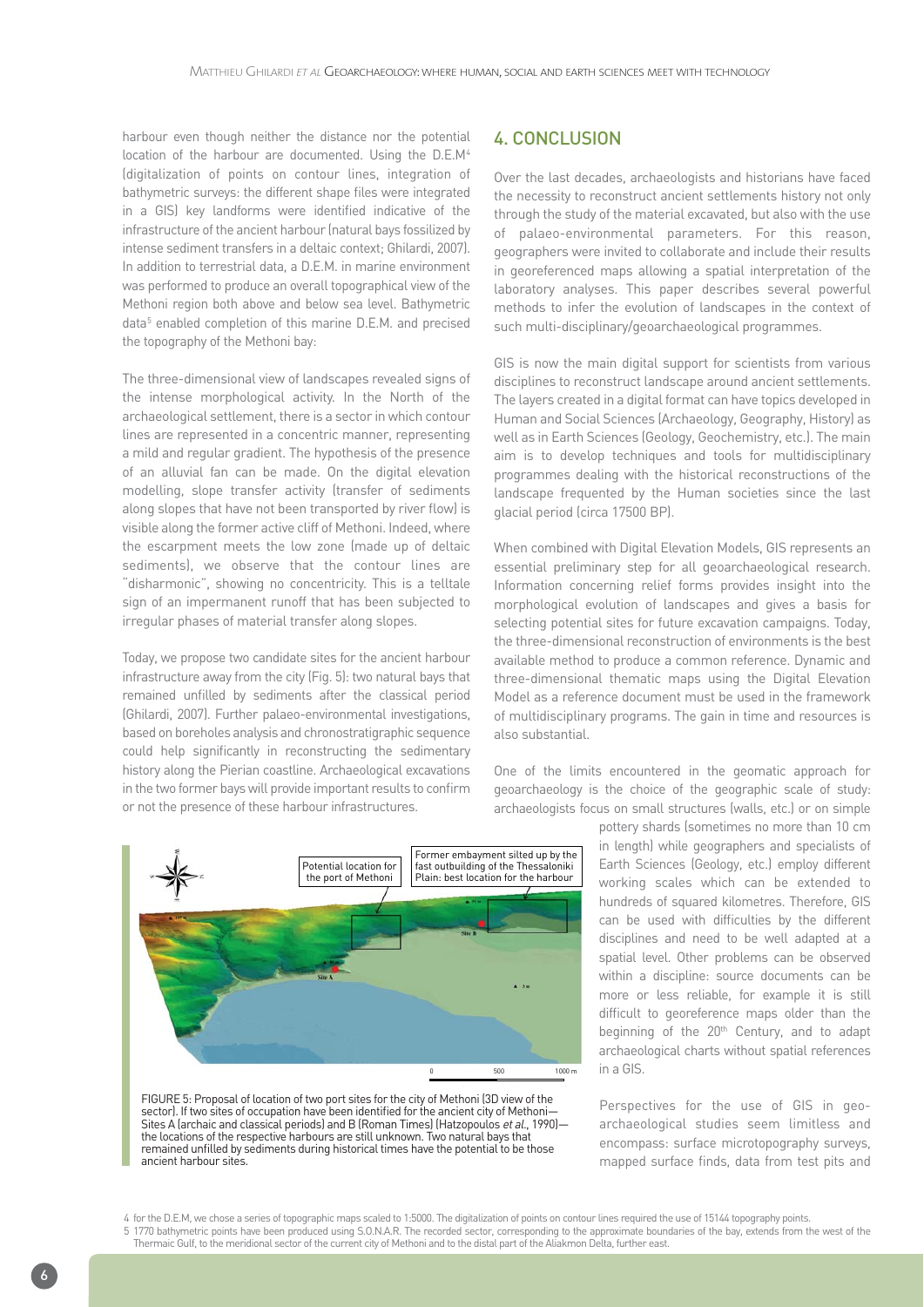

excavations, and many multispectral and geophysical remote sensing data. All applications combined in one place, should yield tremendous potential for understanding site content, organization and structure. Multimedia presentations could offer video, sound, photographs, drawings and animated 3D views. In doing so, free Internet-based Software, such as Google Earth© and Geoportail©, which use 3D views could be implemented with additional data. Indeed, palaeo-environmental results provided by a large amount of international scientific programmes could be added and sea level rise since the last glacial period could be modelled, allowing not only 3D landscape reconstruction but also 4D modelling that relates long term evolution of shorelines displacement.

As presented in this article, geoarchaeological studies offer now an unprecedented level of integration between disciplines to visualize a shoreline and its displacement. Over the last 20 000 years, humans had to constantly adapt their lifestyle according to the displacement of the shoreline. Given the current threats and uncertainties related to climate change, it is predictable and desirable that many disciplines will adopt similar integrated approach to model their favourite object of research. More generally, GIS offers a tremendous opportunity for scientific outreach and its international common databases are now ready to be shared for new purposes and adapted to create new usages beyond scientific communities.

Acknowledgements are addressed to the CNRS for financial support through the ECLIPSE project "Variations climatiques et dynamique des écosystèmes au Sud des Balkans au cours du dernier cycle climatique", coordinated by A.M. Lézine and E. Fouache. Special thanks to the members of the Franco-Albanian cooperative project including the French School of Athens (Greece) and the Archaeological Museum of Korçë (Albania). Fruitful remarks from Theodoros Paraschou (Anafi) and David Psomiadis (University of Dimokritos, Athens, Greece) were highly appreciated. Finally, special thanks to the Ecole Pratique des Hautes Etudes (Paris-France) for technical support.

#### **REFERENCES**

Anschuetz K. F. et al. (2001). An Archaeology of Landscapes: Perspectives and Directions, Journal of Archaeological Research, 9 (2).

Bordon A. et al. (in press). Pollen-inferred Late-Glacial and Holocene climate in southern Balkans (lake Maliq), Quaternary International.

Butzer K.W. (1982). Archaeology as Human Ecology, Cambridge University Press, 364 p.

Desruelles S. & C. Cosandey (2005). The water resources in the insular group of Mykonos, Delos and Rhenia (Cyclades, Greece) and their management in the antique city of Delos, In Stournaras, G., Pavlopoulos, K., and Bellos, T., Eds., 7<sup>th</sup> Hellenic hydrogeological conference and 2<sup>nd</sup> Mem Workshop on fissured rocks hydrology; Vol. II, key lectures, workshop proceedings, Athens, The Geological society of Greece, 101-104.

Farr T. G. et al. (2007). The Shuttle Radar Topography Mission, Rev. Geo-phys., 45. RG2004, doi:10.1029/2005RG000183.

http://www2.jpl.nasa.gov/srtm/srtmBibliography.html

Fletcher R. (2008). Some spatial analyses of Chalcolithic settlement in Southern Israel, Journal of Archaeological Science, 35, 2048-2058.

Fouache É. (2001). Man and environement around lake Maliq (southern Albania) during the Late Holocene, Vegetation History and Archaeobotany, 10, 79-86.

Fouache É. (2006). 10000 ans d'évolution des paysages en Adriatique et en Méditerranée Orientale. Géomorphologie, Paléoenvironnements, Histoire, De Boccard éditions, Travaux de la Maison de l'Orient et de la Méditerranée, 45.

Fouache É., & M. Rasse (2007). Geoarchéologie. Avant-propos, Bulletin de l'Association des Géographes Français, (1), 115-118.

Fry G.L. et al. (2004). Locating archaeological sites in the landscape: a hierarchical approach based on landscape indicators, Landscape and Urban Planning, 67, 97-107.

Ghilardi M. (2006). Apport et intérêt de la Modélisation Numérique de Terrain en géomorphologie, étude du site antique de Méthoni (Piérie—Grèce), Dinard, Mémoire du laboratoire de géomorphologie et d'environnement littoral de l'Ecole Pratique des Hautes Etudes, 114 p.

Ghilardi M. (2007). Dynamiques spatiales et reconstitutions paléogéographiques de la plaine de Thessalonique (Grèce) à l'Holocène récent. PhD thesis, University of Paris 12, 475 p.

Ghilardi M. et al. (2007). Localisation de sites portuaires pour la cité antique de Methoni (Piérie—Grèce) via l'utilisation des Modèles Numériques de Terrain, Travaux archéologiques en Macédoine et en Thrace AEMTh, 19, 317-321.

Ghilardi M. et al. (2008a). Reconstruction of Mid-Holocene sedimentary environments in the central part of the Thessaloniki Plain (Greece), based on microfaunal identification, magnetic susceptibility and grain-size analyses, Geomorphology, 97 (3-4), 617-630.

Ghilardi M. et al. (2008b). Human occupation and geomorphological evolution of the Thessaloniki Plain (Greece) since Mid Holocene, Journal of Archaeological Science, 35 (1), 111-125.

Hatzopoulos M.V. (1990). Deux sites pour Méthone de Macédoine, Bulletin de Correspondance Hellénique, 114.2, 639-668.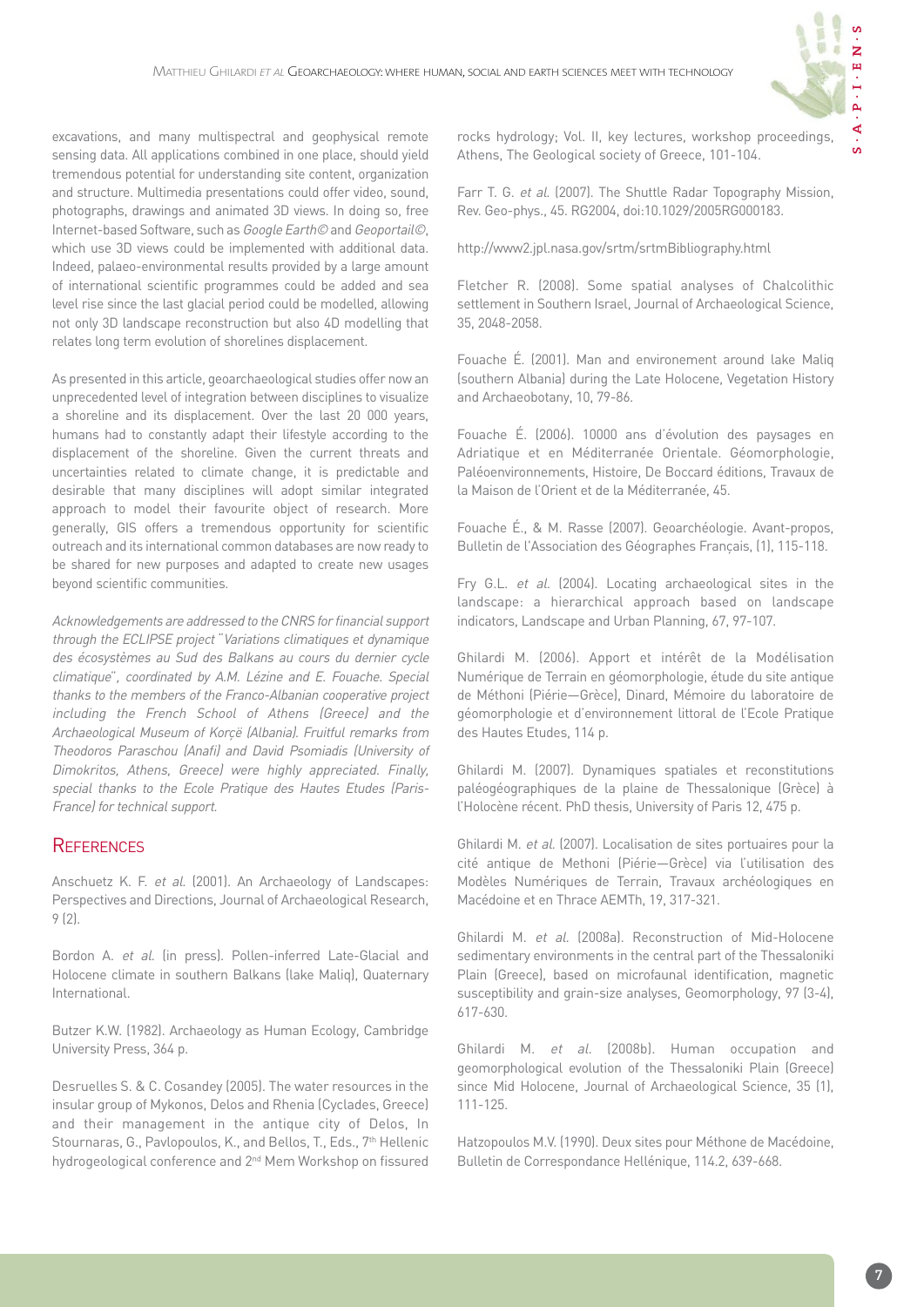Hubert S. (2001). Modélisation Numérique de Terrain et analyse spatiale pour une aide à l'évaluation des risques d'inondation dans la région de Nouakchott (Mauritanie), Mémoire de DESS, ENSG—Univ. Pierre et Marie Curie, 50.

Katsianis M. et al. (2008). A 3D digital workflow for archaeological intra-site, Journal of Archaeological Science, 35, 655-667.

Kvamme K. L. (1999). Recent directions and developments in geographical information systems, Journal of Archaeological Research, 7 (2), 164-167.

Li X. (2005). Contribution à la mise en place d'une base de données à référence spatiale en baie du Mont Saint-Michel, Mémoire de l'Ecole Pratique des Hautes Etudes.

Marble D. F. et al. (1984). Basic readings in geographic information systems, SPAD Systems Ltd., Williamsville, New York.

Mugnier C. (2002). The Hellenic republic—Grids and datums, Photogrammetric engineering and remote sensing, 1237-1238.

Prendi F. (1966). La civilisation préhistorique de Maliq, Studia Albanica, 3 (1), 255-280.

Rabus B. et al. (2003). The shuttle radar topography mission- a new class of digital elevation models acquired by spaceborne radar, Photogrammetric Engineering & Remote Sensing, 57, 241-262.

Rapp Jr. G. R. & C.L. Hill (1998). Geoarchaeology: The Earthscience approach to archaeological interpretation, Yale University Press, New Haven.

Touchais G., P. Lera & C. Oberweiler. (2005). L'habitat préhistorique lacustre de Sovjan (Albanie): dix ans de recherches franco-albanaises (1993-2003), In Della Casa, P., and Trachsel, M., Eds., WES '04. Wetlands Economies and Societies, Proceedings of the International Conference, Zurich, 10-13 march 2004, 255-258.

#### Abbreviations and Acronyms

#### A.D.: Anno Domini

A.M.S.: Accelerator Mass Spectrometry radiocarbon dating is a way to obtain radiocarbon dates from samples that are far tinier than that needed for standard radiocarbon dating. Standard 14C dates require amounts of between 1 and 10 grams of charcoal; A.M.S. can use as little as 1-2 milligrams, and under special circumstances to samples as small as 50-100 micrograms.

#### B.C.: Before Christ

B.P.: Before Present. Before Present years are a time scale used in Archaeology, Geology, and other scientific disciplines to specify when events in the past occurred. Because the "present" time changes, standard practice is to use 1950 as the arbitrary origin of the age scale. For example, 1500 B.P. means 1500 years before 1950 (that is in the year 450).

C.A.D.: Computer-Aided Drafting (Design). It is the use of computer technology to aid in the design and especially the drafting (technical drawing and engineering drawing) of a part or product, including entire buildings. It is both a visual (or drawing) and symbol-based method of communication whose conventions are particular to a specific technical field.

D.E.M.: Digital Elevation Model. It is a digital representation of ground surface topography or terrain. It is also widely known as a digital terrain model (D.T.M.). A D.E.M. can be represented as a raster (a grid of squares) or as a triangular irregular network. D.E.Ms. are commonly built using remote sensing techniques; however, they may also be built from land surveying.

D.G.P.S.: Differential Global Positioning System. It is an enhancement to Global Positioning System that uses a network of fixed, ground-based reference stations to broadcast the difference between the positions indicated by the satellite systems and the known fixed positions.

E.D.: European Datum

GIS: Geographic Information System. This system integrates hardware, software, and data for capturing, managing, analyzing and displaying all forms of geographically referenced information.

G.P.S.: Global Positioning System, is a system of satellites in space which are circling the Earth. The system has more than 24 satellites circling the Earth, all of them working together to tell people where they are.

L.I.D.A.R.: Light Detection And Ranging. It is an optical remote sensing technology that measures properties of scattered light to find range and/or other information of a distant target. The prevalent method to determine distance to an object or surface is to use laser pulses.

H.M.G.S.: Hellenic Military Geographical Service

H.G.R.S.: Hellenic Geodetic Reference System

S.O.N.A.R.: SOund Navigation And Ranging. It is a technique that uses sound propagation (usually underwater) to navigate, communicate or to detect other vessels.

S.R.T.M.: Shuttle Radar Topography Mission: elevation data on a near-global scale to generate the most complete high-resolution digital topographic database of Earth.

T.I.N.: Triangular Irregular Network. It is a digital data structure used in a Geographic Information System (GIS) for the